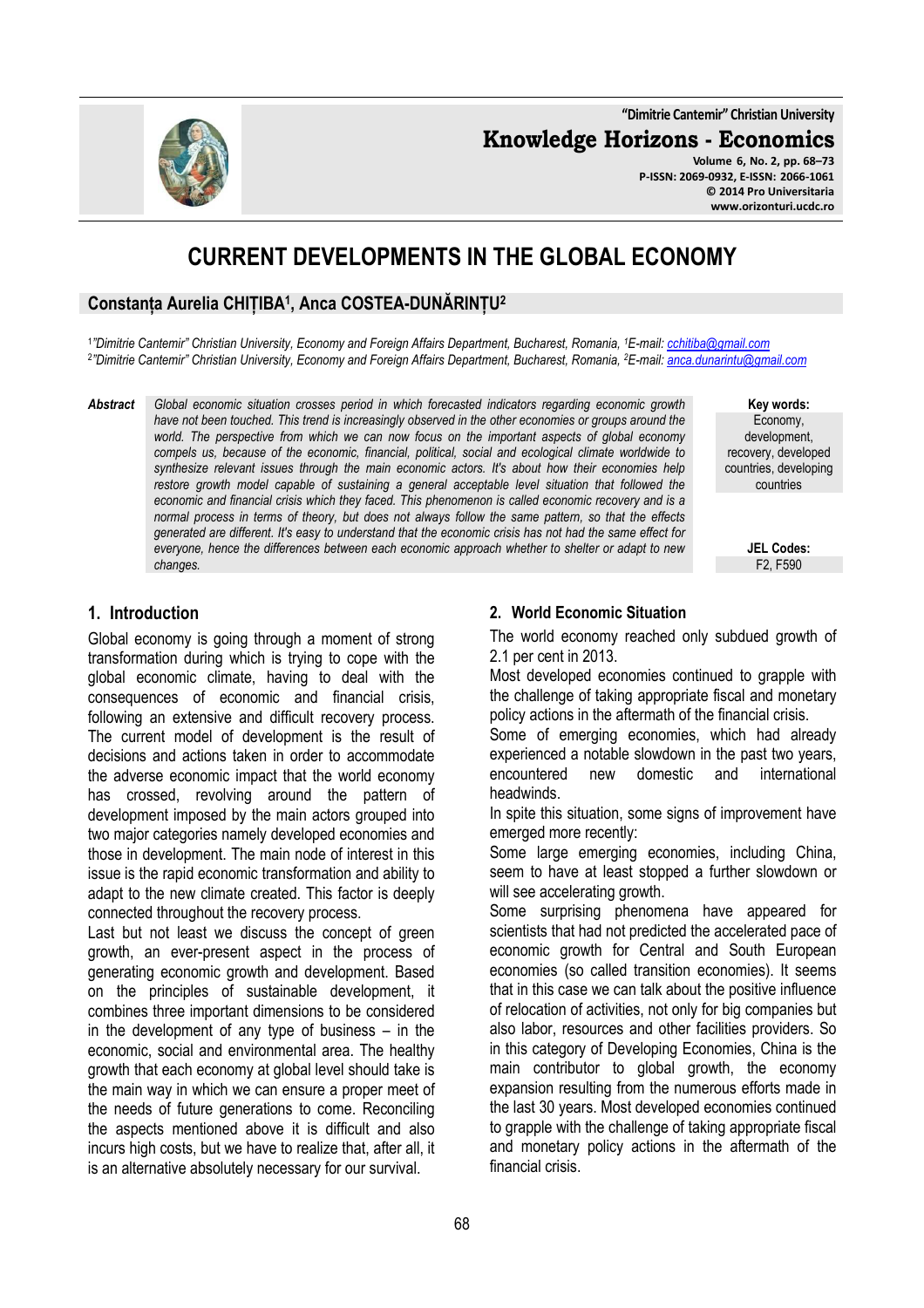Some of emerging economies, which had already experienced a notable slowdown in the past two years, encountered new domestic and international headwinds. In spite this situation, some signs of improvement have emerged more recently:

 The Euro area has finally come out of a protracted recession, with GDP for the region as a whole starting to grow again.

The economy of the United States of America continues to recover.

Some large emerging economies, including China, seem to have at least stopped a further slowdown or will see accelerating growth.

The economic recovery phenomenon emerged from the global recession felt in the global economy. Initially difficult to recognize, macroeconomic indicators have recorded the changes in terms of GDP growth, decline of unemployment and inflation but with pretty low and unsatisfactory rates in most economies, that deal with a high degree of uncertainty.

Inflation remains tame worldwide, partly reflecting excess capacity, high unemployment, fiscal austerity and a continued financial deleveraging in major developed economies.

The global employment situation remains dire, as longlasting effects from the financial crisis continue to weigh on labour markets in many countries and regions.

Sluggish demand in many developed countries and faltering growth in developing countries led to a decline in world trade volume growth. The prospects are expected to improve, driven by a modest increase in demand in Europe, further recovery in the United States and a return to more dynamic trade in East Asia. Growth of world exports is projected to be 4.6 per cent in 2014 and 5.1 per cent in 2015.

Trade in services, which appear to be recovering faster than merchandise trade, are expected to continue growing.

Commodity prices have displayed divergent trends in the midst of an overall moderation. Food prices have gradually declined, owing to better than expected harvests of major crops. Soft demand, ample supply and high stock levels all contributed to declines in base metals prices. Oil prices have seen significant fluctuations over the course of the year as a result of various geopolitical issues.

Commodity prices are expected to remain relatively flat on average across the forecast horizon.

Great uncertainties and risks for global economic growth and the financial stability of the world in the coming years are associated with the unconventional monetary policies, adopted in major developed countries. Uncertainty and risk come into play particularly when the central banks of these countries start to change their stances on these policies.

This situation could lead to a series of disruptive events, such as: a surge in long-term interest rates, not only in developed economies but also in developing countries; a sell-off in global equity markets; a sharp decline of capital inflows to emerging economies and a spike in the risk premia for external financing in emerging economies

Due to a recent survey among 700 leaders and decisions makers the first 10th global risks for the global community are:

1. Fiscal crisis in the key economies (ie: high level of indebtedness expressed by public debt related to GDP in the U.S., Japan, Eurozone countries). (Ec.)

2. High unemployment (especially among youth) and chronic underemployment in the labor market, both in developed and emerging economies. (Ec.)

- 3. Crisis of water resources. (En.)
- 4. Severe disparities of income. (So.)

5. Failure to mitigate climate changes. (En.)

6. Increasing frequency and intensity of extreme weather events. (En.)

7. Global governance failures. (Gp.)

8. Food crisis. (So.)

9. Failure of some major financial mechanisms and institutions. (Ec.)

10. Profound political and social instability. (So.)

## **3. Economic Recovery**

The economic recovery phenomenon emerged from the global recession is very slow in the global economy. Initially difficult to recognize, macroeconomic indicators have recorded the changes in terms of GDP growth. decline of unemployment and inflation but with pretty low and unsatisfactory rates in most economies, that deal with a high degree of uncertainty.

The developed countries led by US are still in first place in terms of per capita income, but their economies do not take the same position among economies with dynamic or accelerated pace of growth.

Despite the efforts to plan economic, monetary and financial measures the economic growth has not reached the expected level.

## *European Union*

The EU economic recovery is a fact, but we cannot talk in terms of a pattern, yet keeping an uneven character. The external debt is the main obstacle to this progress. Unemployment also plays a role, its high levels in countries like Greece, Spain, Italy, Belgium being a concern factor.

From the second quarter of 2013, the economic recovery in Europe has started to happen and especially to spread throught the Member States. The European Commission's .European Economic Forecast" released in 2014 targets the causes that are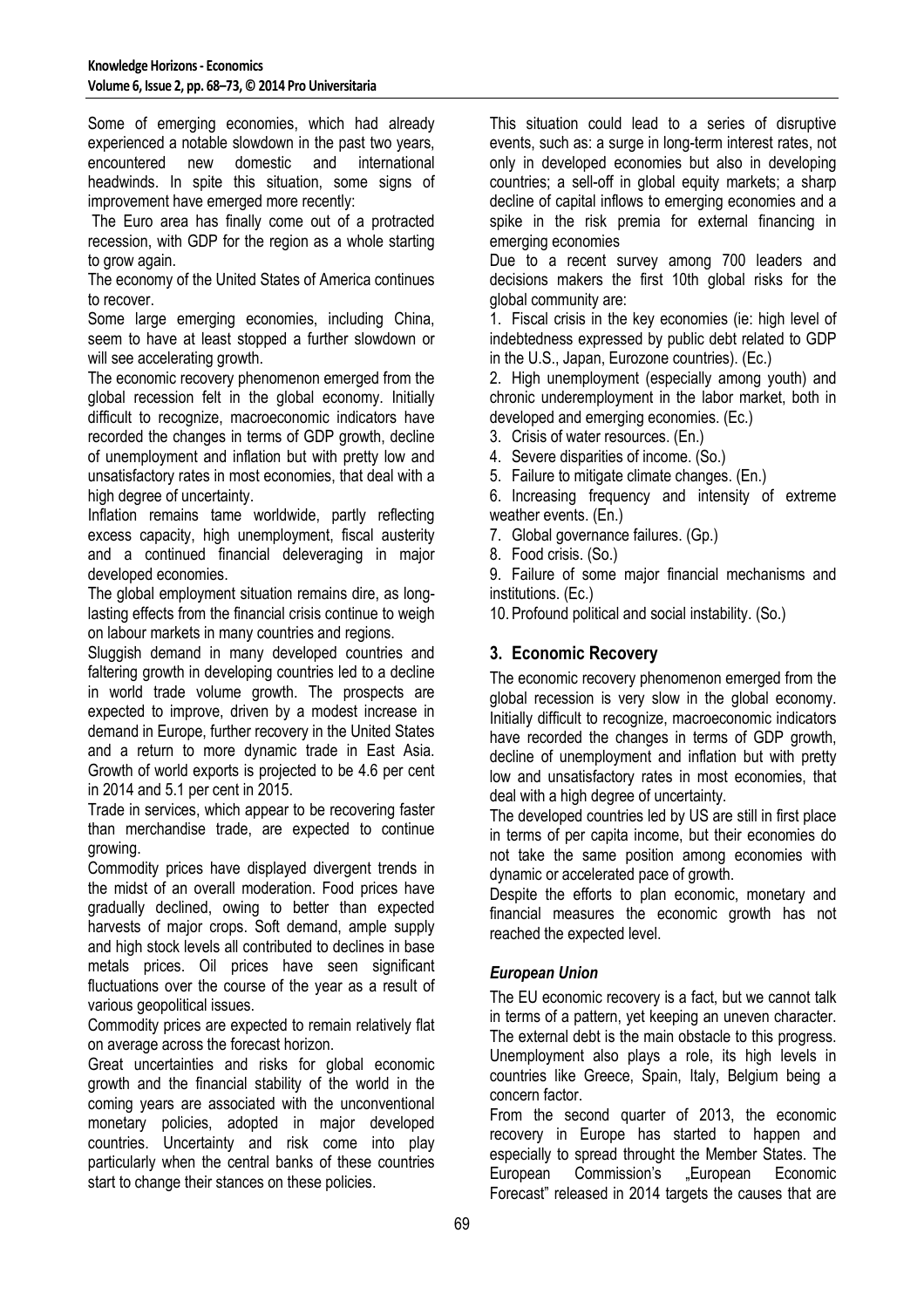largely due to domestic demand and investment. Also, because the actual pace to continue there is recommended a series of measures:

- bold structural reforms in both vulnerable and core countries to tackle slow growth and facilitate rebalancing via demand rotation;

full and effective implementation of the Banking Union to overcome financial fragmentation, sever sovereign-bank links and unlock credit in support of the recovery;

improvement in the quality of public finances to boost investment and favour job creation.

Two important aspects regarding the economic recovery in Europe are represented by inflation and unemployment. So amid positive trend in terms of growth these two issues are beginning to improve, so the outlook for 2014 in terms of inflation predict a decrease to 1.2%, and also 10.7% in the case of unemployment which still remains high.

#### *United States*

U.S. remains the largest economy globally, but the economic recovery is still ongoing. However, from a financial standpoint, the US is going through a delicate period being in the moment of insolvency for the public sector.

In terms of global growth, the table below highlights the pace in wich the economies tend to react after the economic crisis.

|                               |                             |        |        |        | Fourth quarter                                                 |        |        |  |
|-------------------------------|-----------------------------|--------|--------|--------|----------------------------------------------------------------|--------|--------|--|
|                               | 2012                        | 2013   | 2014   | 2015   | 2013                                                           | 2014   | 2015   |  |
|                               | Current prices<br>S billion |        |        |        | Percentage changes from previous year,<br>volume (2009 prices) |        |        |  |
| <b>GDP</b> at market prices   | 16 244.6                    | 1.7    | 2.9    | 3.4    | 2.1                                                            | 3.2    | 3.5    |  |
| Private consumption           | 11 149.6                    | 1.9    | 2.3    | 2.9    | 1.9                                                            | 2.6    | 3.0    |  |
| Government consumption        | 2548.1                      | $-1.7$ | $-0.5$ | $-0.6$ | $-1.4$                                                         | $-0.2$ | $-0.7$ |  |
| Gross fixed investment        | 3 0 28.1                    | 3.0    | 7.7    | 9.3    | 3.2                                                            | 9.0    | 9.3    |  |
| Public                        | 619.0                       | $-3.0$ | 0.1    | $-0.3$ | $-1.1$                                                         | $-0.6$ | $-0.4$ |  |
| Residential                   | 439.2                       | 14.2   | 14.3   | 15.0   | 13.3                                                           | 15.0   | 15.0   |  |
| Non-residential               | 1970.0                      | 2.4    | 8.2    | 10.3   | 2.2                                                            | 10.2   | 10.3   |  |
| Final domestic demand         | 16725.8                     | 1.5    | 2.9    | 3.6    | 1.6                                                            | 3.4    | 3.7    |  |
| Stockbuilding                 | 66.0                        | 0.1    | 0.1    | 0.0    |                                                                |        |        |  |
| Total domestic demand         | 16 791.8                    | 1.6    | 3.0    | 3.6    | 2.2                                                            | 3.4    | 3.7    |  |
| Exports of goods and services | 2 195.9                     | 2.4    | 4.7    | 5.0    | 3.7                                                            | 4.7    | 5.2    |  |
| Imports of goods and services | 2743.1                      | 1.6    | 5.3    | 6.3    | 3.7                                                            | 5.9    | 6.5    |  |
| Net exports                   | $-547.2$                    | 0.1    | $-0.3$ | $-0.4$ |                                                                |        |        |  |
|                               |                             |        |        |        |                                                                |        |        |  |

*Source:* OECD Economic Outlook, 2013

U.S. economic growth was reduced in 2013, but it looks like 2014 and 2015 foresee better results. Since an increase in domestic consumption increases in 2014 and reaching 2.6% and reaching in 2015 up to 3.0%.

Consumer spending, which creates two-thirds of U.S. GDP, recorded the most spectacular growth in the fourth quarter 2010 by 3.4%, contributing 2.3 percentage points to overall growth, according to the U.S. Department of Commerce. Consumption growth has been driven by improving average population welfare index, due to the positive evolution of stock markets and housing prices, along with falling household saving rate. Americans trying to overcome the effects of the income tax increase, which started to make a difference. (IEM, 2013)

The data are illustrated for 2012-2015 period, 2014 and 2015 representing estimates and projections of the IMF, including the adjustments from the previous report.

Overall growth has not yet regained pace, and emerging and developing markets, although test results show exceeding in comparison to the developed countries, the tendency is to slow down the process.

Projected slowdown in the growth of the economies of developed countries in 2013 is based, according to UN experts, on the following causes: (IEM, 2013)

- Uncertain prospects for resolving Eurozone sovereign debt crisis;

- Maintaining a high level of unemployment (8.7% in all these countries in 2013, compared to 8.6% in 2012);

- Declining domestic demand due to fiscal austerity measures;

- Reducing the level of business confidence;

- Fragility yet persistent in the financial sector;

- International trade rate still low.

#### **4. Developed Economies Trends**

Although the peak of the economic crisis seems to have passed, the pace of growth recorded by some countries does not follow what economists had expected. In fact at the moment, attention is focused around developing economies, whose growth pattern is one upward faster than in developed economies. In the case of the latter, despite efforts to plan economic, monetary and financial measures the economic growth has not reached the expected level.

*Table 2.* Growth for world economies (%)

|                         | 2011 | 2012 | 2013 | 2014 |
|-------------------------|------|------|------|------|
| World                   | 2.8  | 2.3  | 2.3  | 3.1  |
| Developed economies     | 1.4  | 1.2  | 1.0  | 2,0  |
| Economies in transition | 4.5  | 3,2  | 3.1  | 3.7  |
| Developing economies    | 5.8  | 4.6  | 5.0  | 5.4  |

*Source:* World Economic Situation and Prospects 2013, Update as of mid-2013

The developed countries are still in first place in terms of per capita income, but their economies do not take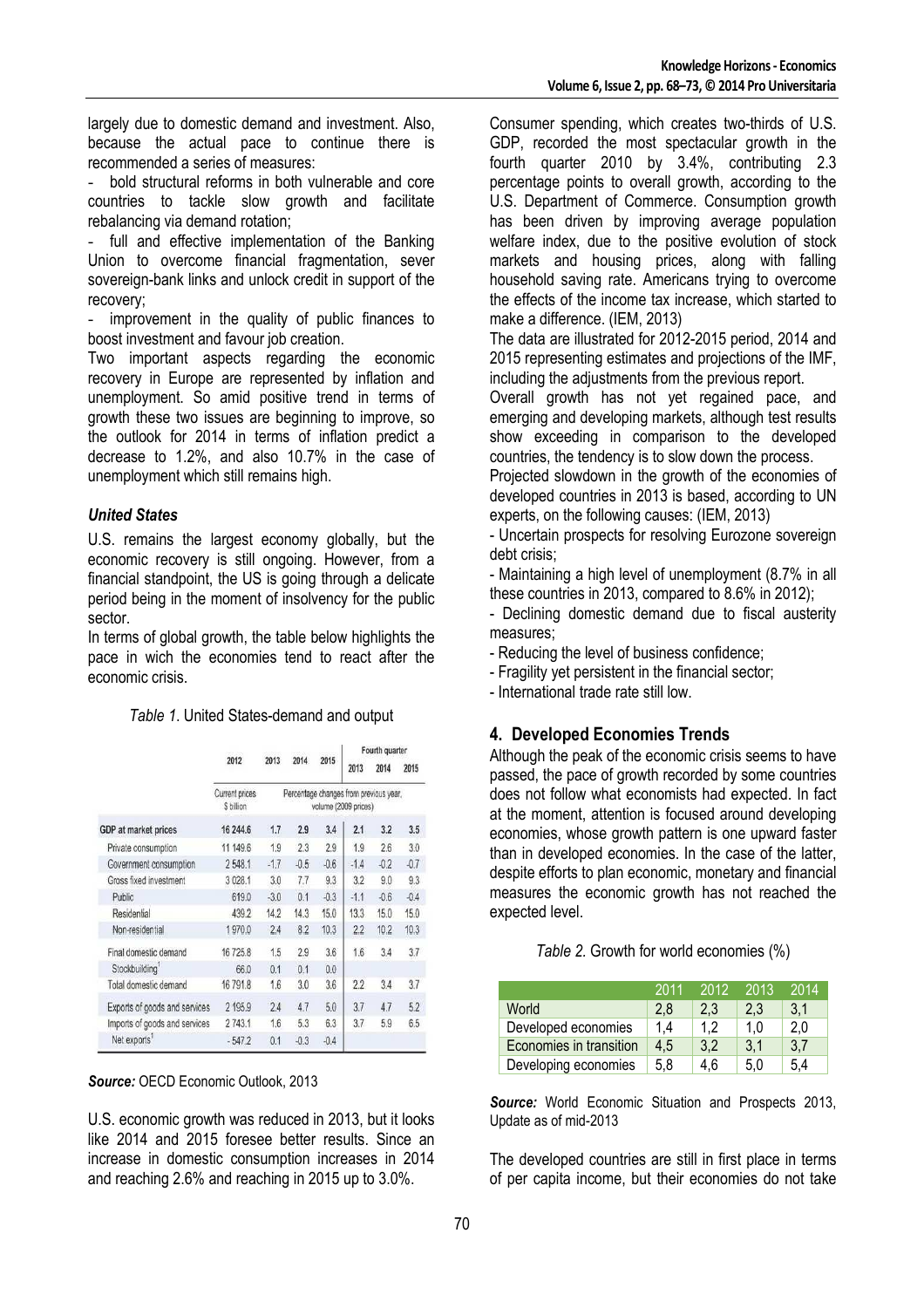the same position among economies with dynamic or accelerated pace of growth.

China

We can see in Table 4 the difference between the two categories, the developed economies led by the U.S. and developing economies whose representative is China.

The increase in developing countries has many causes such as: (Raymond, 2011)

- investments;
- their share of global trade has increased significantly, with trade and investment between developing countries;
- export and production of superior and high added value products and in terms of quality;
- transfer of certain production activities to the developing countries;
- the rapid progress of the industrial sector in these countries;
- investments for enhancing competitiveness in areas with high added-value;
- investment in research, development and innovation;
- substantial changes in the international trade;
- major investments in production and marketing of high-tech products.

#### *BRICS*

The BRICS group- Brazil, Russia, India, China and South Africa, recorded remarkable economic progress, their contribution to global GDP being around 17% in 2010. A possible explanation for this phenomenon could be the intensity and effects of the economic crisis on these economies, affected to a lesser extent than developed ones.

The IFM, through the "World Economic Outlook" published in January 2014 foresees that China and an increasing number of emerging and developing countries are in the stage of slowed pace in the economic cycle. Forecasts for growth in these countries are well above those of developed countries, but below the high levels recorded in recent years, both because of economic cycles and structural reasons. The UN report "World Economic Situation and Prospects 2014" illustrates how the BRICS economies can recover namely by recovering cyclical conditions like external demand from developed countries.

At the level of this group of economies, IMF predicts, for 2014-2015, that economic growth in India will exceed the average rate of the group of emerging economies and developing countries, in contrast with the Republic of South Africa, Brazil and Russia, with rates below average group.

Emerging and developing countries are facing new challenges in terms of economic policies. Appropriate policy mix and pace of adjustment varies from country to country, in terms of: (IEM, 2013)

- the differences between real GDP and potential GDP,
- inflationary pressures,
- the credibility of national banks,
- the room for maneuver for fiscal policy and the nature of vulnerabilities.

However, many economies have in common five priority economic policy guidelines: (IEM, 2013)

1.– policy makers should allow the exchange rate to respond to changing economic fundamentals, careful to prevent, if necessary, risk disorderly adjustments, including interventions to reduce excessive volatility;

2. - when monetary policies are not credible, attention must focus on promoting a strong nominal anchor for inflation and the stability of the exchange rate;

3. - prudential measures must be taken to achieve financial stability, given the risks inherited during the credit boom and new risks related to capital flows;

4. - continued fiscal consolidation, if the situation does not tend to deteriorate rapidly and financing conditions permit fiscal easing;

5. - many economies need a new round of structural reforms, including investments in public infrastructure, removing entry barriers for the goods and services and, in the case of China, vectors growth change from investment to consumption.

## **5. Economic Growth in China**

In this case, the starting point in analyzing China's contribution to global economic growth is the time it was integrate into the World Trade Organization in 2001,<br>representing the start position for proper representing the start position for proper reconsideration of this economy at a global level.



*Source:* own interpretation based on World Economic Situation and Prospects 2013, UN

#### Graph 1. Differences between China and USA in terms of growth  $(\%)$

At present, globally, China is the second largest economy after the United States. In fact the growth rate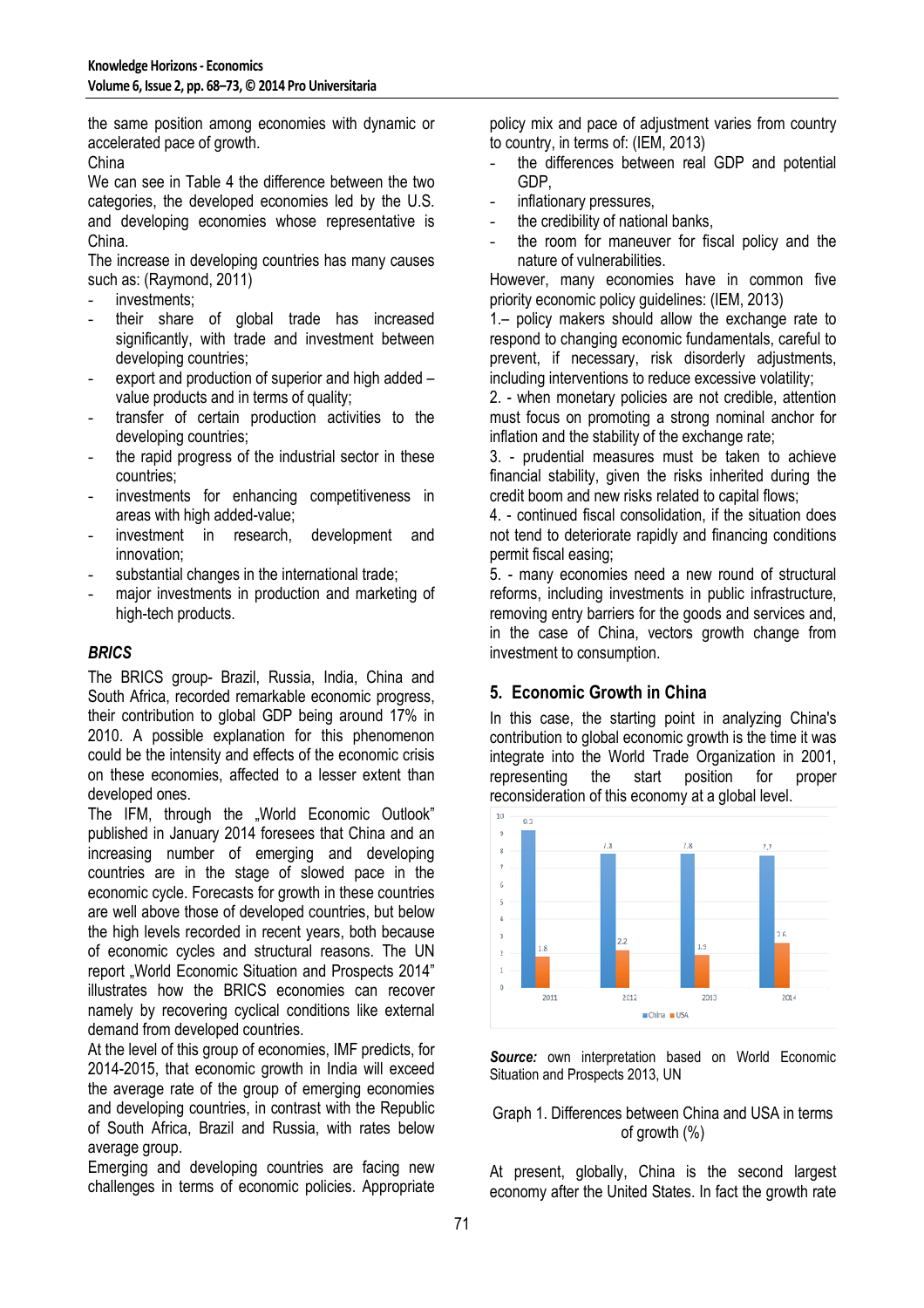of China's economy is bigger than the U.S. as reflected in the United Nations report. The graphical representation of this phenomenon highlights the major differences.

A market research conducted by Deutsche Bank House reveals 12 indicators where China has become the world leader. Leading indicators, those who have propelled Beijing to the top of the world are represented by:

1. Iron consumption - 57%

- 2. Copper consumption 46%
- 4. Foreign reserves (Dollars) 30%
- 5. Soy consumption 29%
- 6. Luxury goods 27%
- 7. Automobile sales 24%
- 8. Investments in fixed assets 23%
- 9. CO2 emissions 21%
- 10. Population 19%
- 11. Mobile phone users 17%
- 12. Exports 11%

In 2012, the Chinese economy grew by 7.8 percent compared to 2011, representing a very low rate compared to 2011. According to estimates, the growth rate recorded in 2013 looks like stagnation accompanied by a decrease in 2014.

The outcomes of investment and reform in the last decades it seems that will bear fruit in the end, making it the largest economy in the world, surpassing the U.S., as reflected in the report of the

International Monetary Fund in 2012. Also in this report there are specified other ways in which China secured high percentage of growth: (Ashvin and Malhar, 2012)

- ongoing urbanization process,
- the more recent emphasis on social housing construction, and
- capacity building in high-end manufacturing and services.

However, this investment-based development model may have negative impacts in terms of their low volume.

## **6. Green Economy**

The recent global economic crisis determined besides the environmental damage, major imbalances in the global response to the entire negative effects that overcame. The challenge in this case is to find solutions in order to improve the economies response to the environmental protection and also to bring together the global growth and sustainable development.

The unsustainable resource exploitation mode places the problem of economic growth and development under the threat of continue and at one time irreversible degradation of the environment. This phenomenon is a reality of the actual global economy that is mainly based on raw materials extracted from natural

resources. A long-term development requires certain important features among which there is sustainability. This feature is directly related to environmental protection and eco-efficiency.

But above the characteristics cannot be acquired without proper management of natural resources, which is subsumes three inter-related components:

- Economic growth;
- Environmental protection;
- Social equity.

*Figure 1.* Natural resource management requirements



#### *Source*: author's interpretation

The characteristics above reunite in the form of sustainability triangle presented in the figure above. The economic growth is evaluated upon its impact on the environment, and the social component which should ensure a healthy development framework both in terms of wealth but also in reference to a healthy environment.

The economic dimension concerns the link between economic growth and environmental degradation. In recent decades economic activity has exploded in capital flows and business activities have grown exponentially. The main economic activity is focused mainly on increasing productivity, attracting resources, improving the supply of goods and services to match the existing requirements on an increasingly globalized market. But amid the distribution of resources, economic activity, in addition to quantitative aspects must therefore circumscribe its objectives and environmental concerns, linking production and consumption characteristic of sustainability. Changes in economic activity namely pollution or limited resources caused changing of growth perceptions.

The discussion in this case is conducted around two issues: resources and pollution. In the case of natural resources, the focus is on consumption that must take place taking into account the limited resources. The second aspect, namely production refers to the development of a type of activity that generates a minimum of pollution. This time it brings into question the pollutant character of certain economic activities, hence the correlation between economic development and environmental degradation. Moreover, Lester